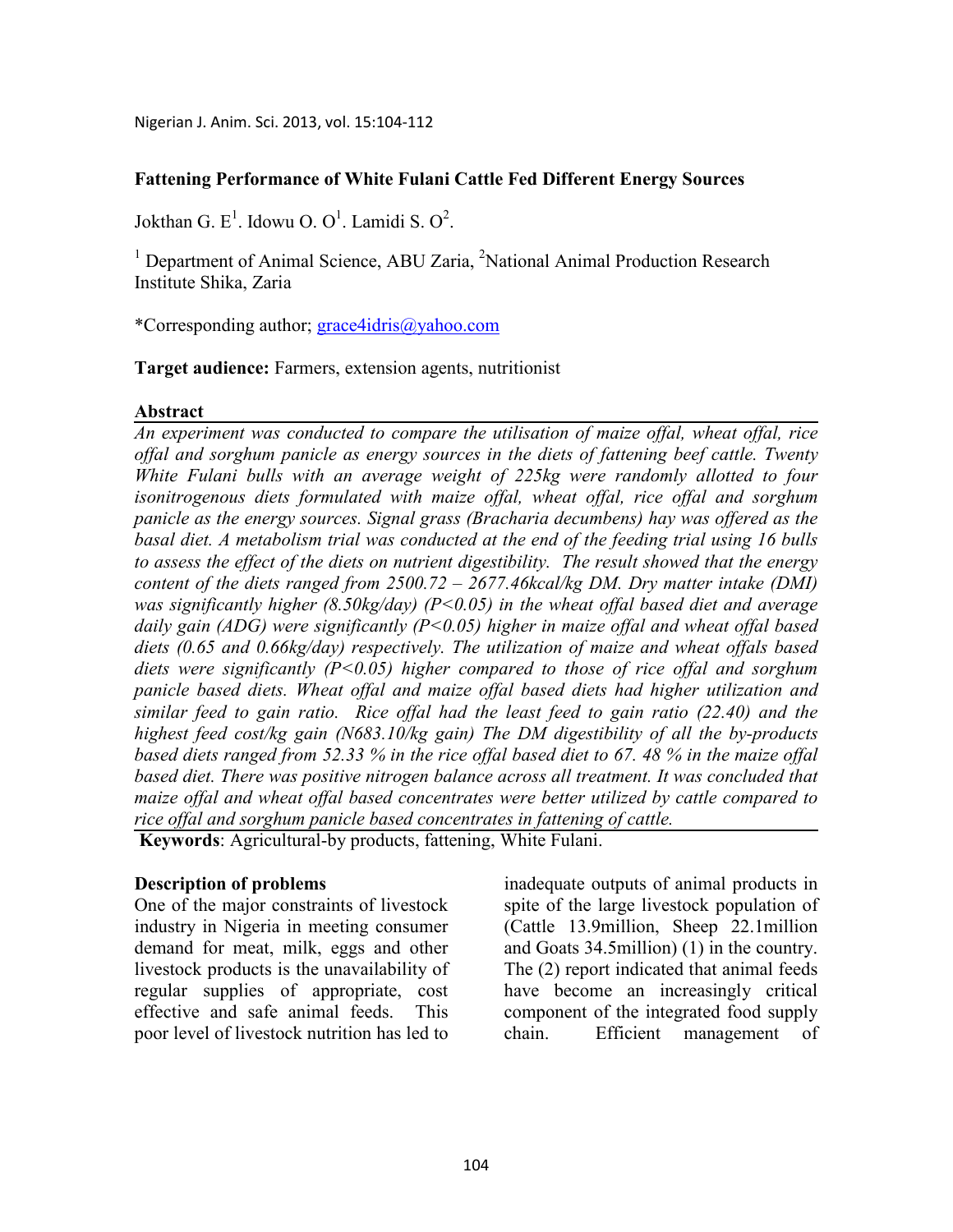ruminants in the country must, therefore, pay attention to the type and quality of forage available and supplementation required to provide adequate diet for the optimal production of cost effective livestock products. Beef producers rely heavily on forages as the basis of feeding programmes. The forages, however must be supplemented with energy and or protein in order to meet the nutritional needs of the animals. A rapid expansion of beef production in Nigeria could be achieved through the implementation, on a significant scale, of intensive growing and finishing schemes.

Crop and agro-industrial by-products have significant contributions in enhancing livestock production because they are cheap and renewable sources of animal feed. The use of agricultural byproducts in animal feeding will help overcome periods of feed shortages and ensure a constant supply of livestock products. It is therefore, necessary, to exploit locally available feed resources and to develop feeding strategies compatible with the local environment. The cost of feeding cattle accounts for about two-thirds of the total cost of meat production and (3), indicated that the highest percentage of the total cost (85% - 90 %) is attributable to energy supply.

Over the years, it has become increasingly uneconomical to include grains in the diets of livestock due to increased consumption of grains by humans, however, industrial and lcally processed by-products of cereal grains such as maize, sorghum, millet, wheat,

rice etc can be used as alternative source of energy for beef cattle. Myer (4) suggested that these alternative feeds can fit into a feeding program as primary roughage, supplement to a regular ration or replacement part of the ration in the diet. Conventional protein and energy concentrates such as cotton seed cake, groundnut cake and whole maize have no relevance under traditional small holder fattening operations. Although, the farmers can utilize locally available feedstuffs within the farming system. These locally available feedstuffs include maize offal ("dusa"), rice offal, sorghum panicle ("keikei") and wheat offal. This study is aimed at determining optimal combinations of these feed resources that will promote good live weight gains for cattle fattening.

## **Materials and method**  *Feeding trials*

Ninety days fattening study was conducted using 20 White Fulani bulls with an average weight of 225kg purchased from Sheme cattle market in Katsina State. The bulls were allotted to four treatments in a Completely Randomize Design to compare diets based on maize offal, wheat offal, rice offal and sorghum panicle. There were 5 animals per treatment. The diets were formulated to be isonitrogenous.

 On arrival, the bulls were dewormed with (*Albendazole*® – 10mls per animal), given prophylatic antibiotics (*Terramycin*  L/A – 5mls per animal) and treated against ectoparasites by dipping. The bulls were tagged and housed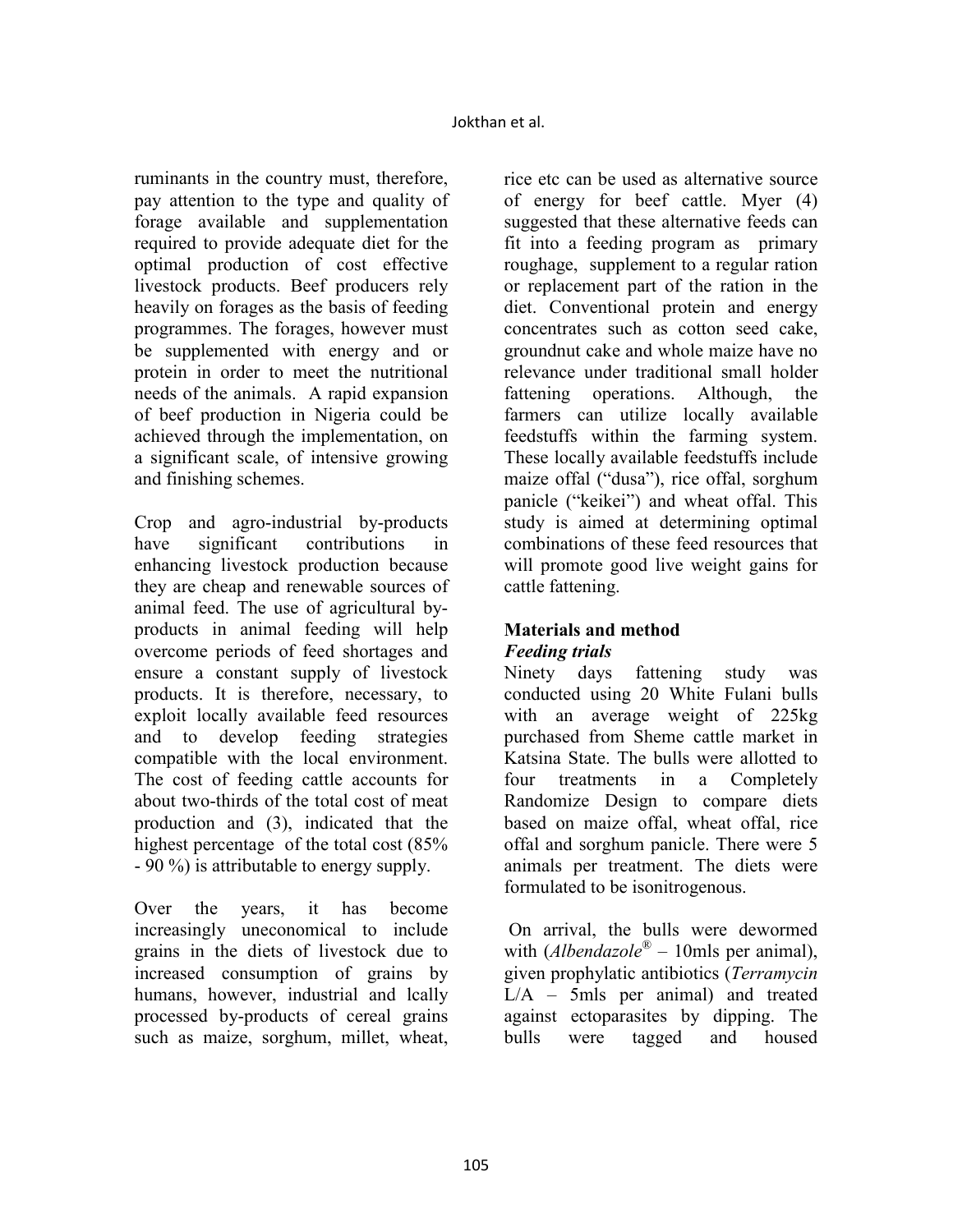individually for identification. The bulls were fed 5kg/head/day for 14days to allow the animals adjustment to the treatments diets. At the commencement of the study, the concentrate diets- rations formulated withmaize offal (MO), wheat offal (WO), rice offal (RO) and sorghum panicle (SP) were fed at 2.5% of body weight daily. Signal grass (*Brachiaria decumbens)* hay and water were provided *ad libitum*. The rations were adjusted at regular intervals of two weeks to reflect changes in live weight. The bulls were weighed at the beginning of the experiment for their initial weight and subsequently every fortnight. Weight of feed left over was subtracted from total feed offered to obtain feed consumed. Feed consumption and weight gained were used to compute the Feed Conversion Ratio (FCR). Fresh water of known volume was offered each day; and before each offer, the previous day's left over was measured, daily water consumption was thus computed. Two control drinkers were placed in the experimental house at different locations to determine water loss by evaporation. The individual feed ingredients (maize offal, wheat offal, rice offal, sorghum panicle, cotton seed cake, poultry litter), formulated diets, *Brachiaria decumbens* hay and feacal samples were analyse for proximate components (5). Energy was determined by the equation developed by (6).

### *Digestibility study*

At the end of the fattening study, four bulls were randomly selected from each treatment and housed in metabolic crates

for total feacal and urine collections. The animals were allowed ten days of adjusting to the conditions of the metabolic crates before the commencement of the digestibility study which lasted seven days. Known weights of the experimental diets were offered daily and water was given *ad libitum*. Daily feacal and urine outputs were weighed and 5% of each day's collection was stored. This was later bulked and taken to the laboratory for proximate (5), Neutral Detergent Fibre and Acid Detergent Fibre of Van Soest (7) analysis. Urine samples were analysed for their nitrogen content using Kjeldahl Procedure (5).

### *Feed cost analysis*

The cost of the various feed ingredients were used to compute the feed cost, total feed consumed within the fattening period and feed cost per kilogram weight gain. This was used to determine how profitable it is to fatten bulls with the byproduct supplements of maize offal, wheat offal, rice offal and sorghum panicle roughage feed materials.

### *Data analysis*

Data from the experiment were subjected to ANOVA as described by (8) using the SAS General Linear Model (9). Significant levels of differences among means were also determined using Duncan's Multiple Range Test (10).

### **Results and Discussion**

# *Nutrient composition of energy sources*

The nutrient composition of cereal byproducts used in the study is presented in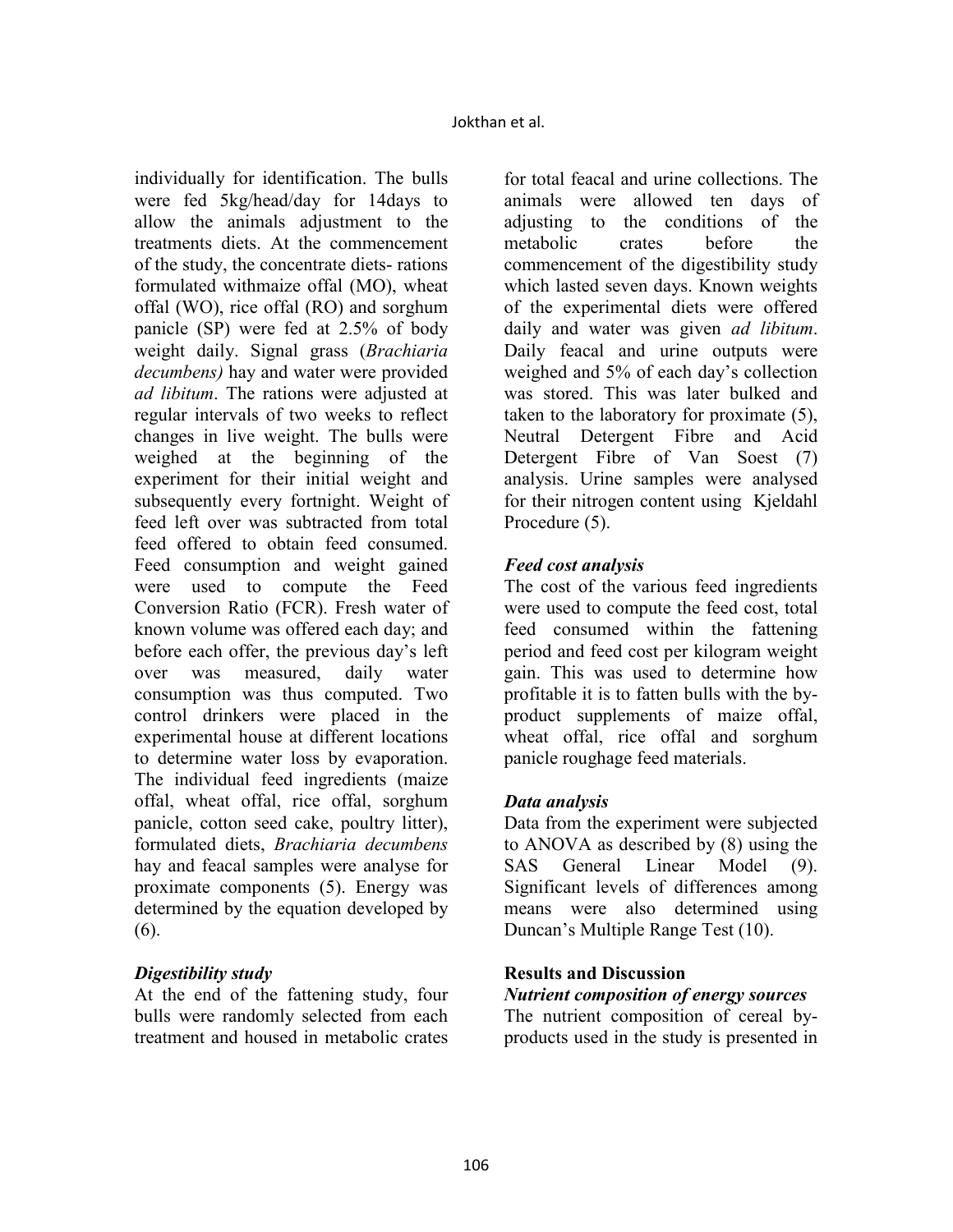Table 1. The DM, CP, ADF and NDF (91.97 %, 12.69 %, 33.41 % and 55.15 %), respectively content of maize offal obtained in this study were higher than 88.9% DM, 9.6% CP reported by (11) and 10.08%CP, 26.31% ADF and 21.64% NDF reported by(12). However, the CP was similar to 12.7% reported by (13).

The CP (16.16 %) and CF (12.71%) of wheat offal were found to be lower than 18% earlier reported by (14), but similar to  $11.30\%$  reported by  $(12)$ . The DM (94.40 %) of sorghum panicle obtained in the study was lower than 98.27 % reported by (15). This may be due to the high humidity (72 %) recorded at the time of the study. The CP was however, higher than 2.38 % reported by the same author. This could be due to the unthreshed sorghum grains left in the panicles which may lead to the increase in CP content. The CP and NDF were found to be within the range of 3.2% - 7.4% and 36.9% - 80.5%, respectively

obtained by (16). Aina *et. al*., (17) had indicated that agricultural by-products contain higher fibre than forages. The variations in the nutrient composition of these by-products can be attributed to differences in varieties used, agronomic practices employed, time of harvesting and processing methods (18). These variations should, therefore, be noted when making generalised recommendations on nutrient status of agricultural by-products and levels of inclusions in diets.

## *Nutrient composition of experimental diets*

The nutrient composition of the experimental diets is presented in Table 2. The ME of the diets  $(10.93 -$ 11.21MJ/kg DM) was within the range of 10 – 11.6MJ/kg DM recommended for bulls (19). The CP range of (12.31% - 15.91%) of the experimental diets was within the range considered adequate for bulls fattening (20).

|                      |         | Cereal By-products |           |         |         |  |  |
|----------------------|---------|--------------------|-----------|---------|---------|--|--|
| Nutrients $(\% )$    | МO      | WО                 | <b>RO</b> | SP      | Hay     |  |  |
| Dry Matter           | 91.97   | 91.57              | 93.34     | 94.40   | 94.18   |  |  |
| Crude Protein        | 12.69   | 16.13              | 6.13      | 4.89    | 4.25    |  |  |
| <b>Ether Extract</b> | 16.43   | 10.99              | 9.01      | 6.44    | 7.07    |  |  |
| Crude Fibre          | 10.12   | 12.71              | 45.90     | 29.29   | 38.17   |  |  |
| Ash                  | 2.62    | 5.08               | 15.41     | 17.31   | 4.77    |  |  |
| <b>NFE</b>           | 58.14   | 55.09              | 23.55     | 42.07   | 45.74   |  |  |
| ADF                  | 33.41   | 47.50              | 48.14     | 59.46   | 57.23   |  |  |
| <b>NDF</b>           | 55.15   | 65.06              | 75.37     | 71.76   | 81.85   |  |  |
| $ME$ (kcal/kg)       | 2660.74 | 2687.02            | 2371.74   | 2586.70 | 2538.93 |  |  |
| DM)                  |         |                    |           |         |         |  |  |

|  |  |  |  | Table 1: Nutrient composition of cereal by-products and hay |  |
|--|--|--|--|-------------------------------------------------------------|--|
|--|--|--|--|-------------------------------------------------------------|--|

MO= Maize Offal, WO = Wheat Offal, RO = Rice Offal, SP =Sorghum Panicle, ME= Metabolizable Energy NFE=Nitrogen Free Extract ADF= Acid Detergent Fibre, NDF= Neutral Detergent Fibre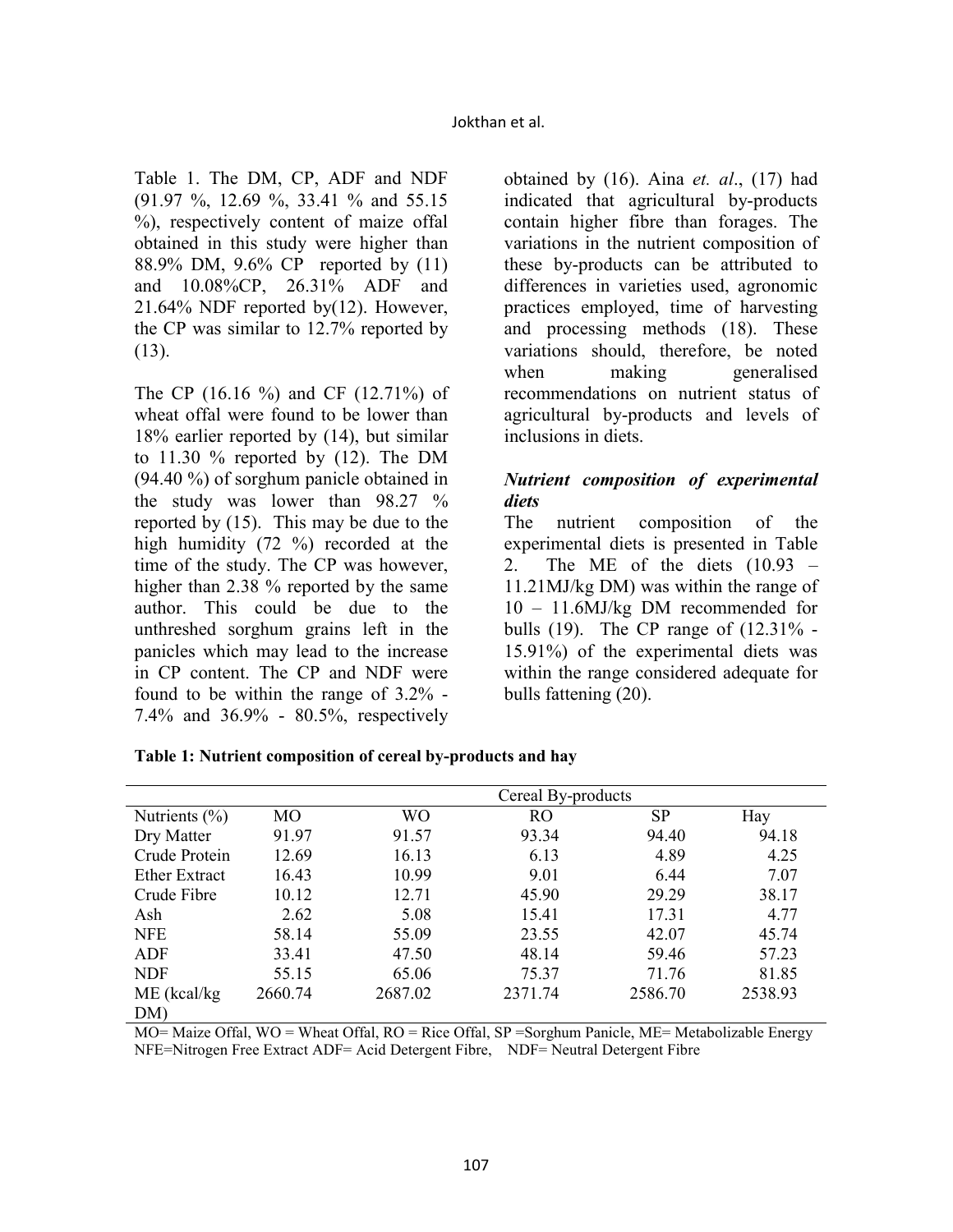#### Jokthan et al.

#### *Feed intake and weight changes in the fattened bulls*

There was no significant difference in concentrate intake in the MO, WO, RO based diets. Bulls performance on the SP based diets, had significantly  $(P \le 0.05)$ lower concentrate intake. The intake of *Brachiaria decumbens* hay was similar across all the treatments diets. The higher concentrate intake compared with the basal hay intake could be attributed to the better palatability of the concentrates over the hay. The presence of cottonseedcake in the concentrates could also have influenced intake. Yahaya *et al.,* (21), had reported positive effect of cottonseed cake on intake in the diet of ruminants. Generally the weight gains obtained in this study were low. Higher gains of  $0.87\text{kg/day}$  (22),  $1.07\text{kg/day}$ (23), and 0.69-0.91kg/day (24) had been reported. Aduku (20) had, however, reported similar low values in bulls. The total feed intake/day in all the diets (7.82- 9.14kg/day) were higher than 6.26- 6.45kg/day obtained in fattening trial conducted by (24).

|  | Table 2: Nutrient composition of the experimental diets |  |  |
|--|---------------------------------------------------------|--|--|
|  |                                                         |  |  |

| <b>Cereal Based diets</b> |         |         |         |           |  |  |  |  |
|---------------------------|---------|---------|---------|-----------|--|--|--|--|
| Nutrients $(\% )$         | MO      | WО      | ROt     | <b>SP</b> |  |  |  |  |
| Dry Matter                | 92.61   | 91.81   | 92.94   | 93.88     |  |  |  |  |
| Crude Protein             | 15.91   | 13.94   | 12.31   | 14.50     |  |  |  |  |
| Ether Extract             | 10.64   | 10.58   | 9.39    | 7.45      |  |  |  |  |
| Crude Fibre               | 13.96   | 12.48   | 30.09   | 22.54     |  |  |  |  |
| Ash                       | 10.93   | 9.80    | 18.34   | 21.17     |  |  |  |  |
| <b>NFE</b>                | 48.74   | 53.20   | 29.87   | 34.34     |  |  |  |  |
| ADF                       | 61.32   | 23.59   | 50.87   | 47.53     |  |  |  |  |
| <b>NDF</b>                | 75.72   | 35.72   | 53.06   | 68.86     |  |  |  |  |
| <b>TDN</b>                | 79.58   | 80.10   | 63.19   | 61.09     |  |  |  |  |
| ME(kcal/kg DM)            | 2660.74 | 2677.46 | 2500.72 | 2610.59   |  |  |  |  |

MO= Maize Offal, WO = Wheat Offal, NFE = Nitrogen Free Extract RO = Rice Offal, SP = Sorghum Panicle, ADF= Acid Detergent Fibre, NDF= Neutral Detergent Fibre, TDN= Total Digestible Nutrients, ME= Metabolizable Energy

The Average Daily Gain (ADG) was significantly  $(P<0.05)$  higher in the MO and WO based diets. Jokthan (25) had earlier reported high content of silica in rice offal and sorghum panicle which might have accounted for the poor utilisation. In both MO and WO based

diets, there was better nutrient availability. Silica is not only indigestible, but it also prevented the digestibility of other nutrients by encrusting them. The bulls were, therefore, able to utilize the nutrients of MO and WO better than RO and SP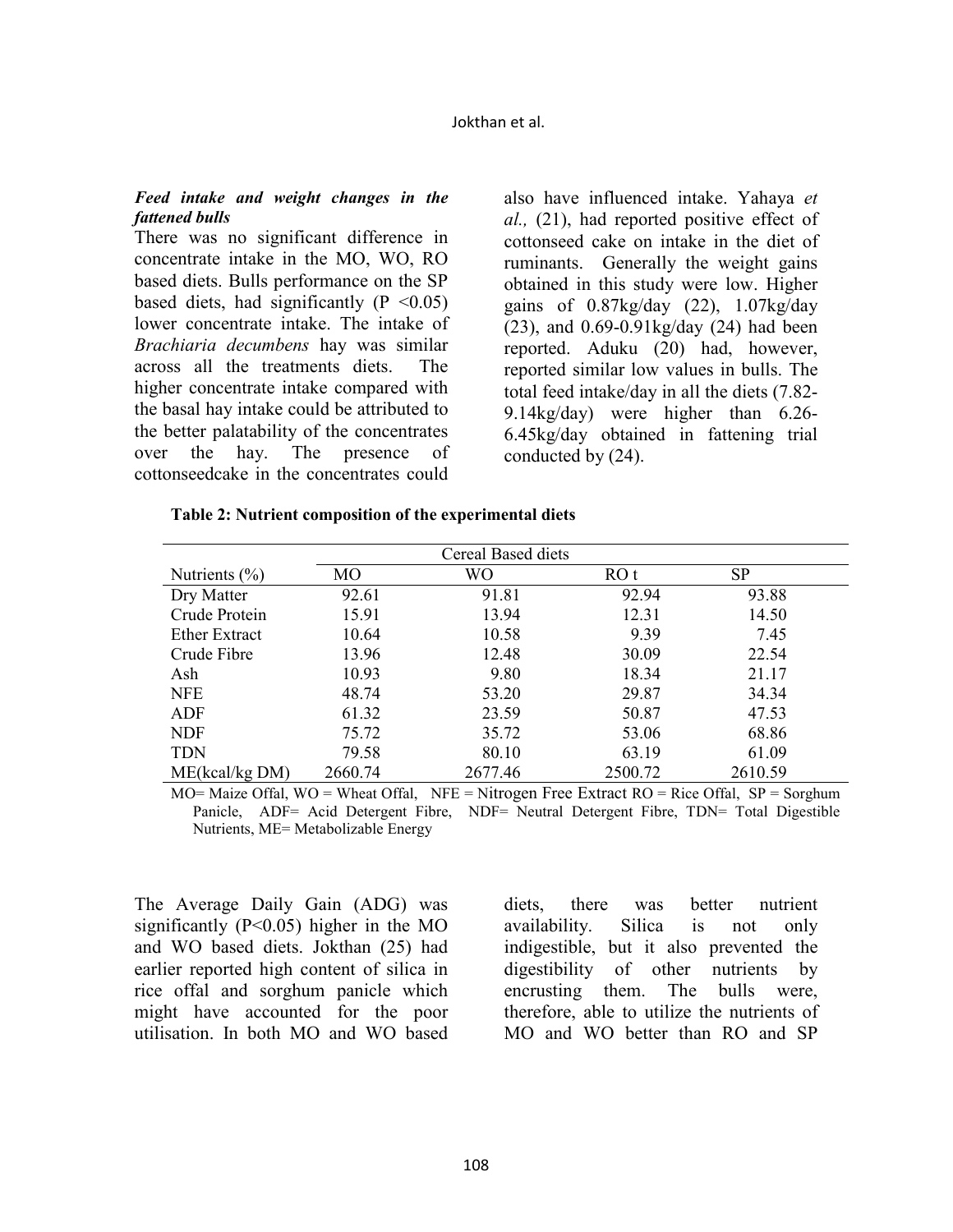based diets. Water intake was significantly  $(P<0.05)$  higher in bulls on the WO based diets. Jokthan (25) had reported that water intake could be affected by the nature of the fibre contained in the feed. Different fibrous material are reported to have different water holding capacities which could be reflected in water intake when use in compounding livestock feeds. The water

intake of the bulls on all the treatments diets were between the range of 29.54L – 33.78L/day. Only the bulls fed wheat offal based diet achieved the minimum recommended (32L/day) water intake (26). The low water intake could also have been due to the high relative humidity (72%) recorded within the experimental period.

|  |  |  |  |  | Table 3: Effect of the experimental diets on the performance of fattened bulls. |
|--|--|--|--|--|---------------------------------------------------------------------------------|
|--|--|--|--|--|---------------------------------------------------------------------------------|

| Cereal based diets                     |                     |                     |                      |                    |            |           |
|----------------------------------------|---------------------|---------------------|----------------------|--------------------|------------|-----------|
| <b>Parameters</b>                      | M <sub>O</sub>      | <b>WO</b>           | R <sub>O</sub>       | SP                 | <b>SEM</b> | LOS       |
| Conc. Intake (kg/day)                  | $4.96^{\circ}$      | $5.23^{a}$          | 4.83 $^{a}$          | 4.28 $^{b}$        | 0.15       | $\ast$    |
| Hay Intake kg/day)                     | 3.53                | 3.91                | 3.87                 | 3.54               | 0.14       | <b>NS</b> |
| Total Feed Intake (kg/day)             | $8.49^{a}$          | 9.14 <sup>a</sup>   | $8.70^{a}$           | $7.82^{b}$         | 0.29       | $\ast$    |
| Dry Matter Intake (kg/day)             | $7.93^{a b}$        | 8.50 <sup>a</sup>   | $8.14^{a}$           | $7.36^{b}$         | 0.27       | $\ast$    |
| Water Intake (l/day)                   | $30.54^{b}$         | 33.78 <sup>as</sup> | $29.54^{b}$          | 28.69 <sup>b</sup> | 1.01       | $\ast$    |
| Initial Weight (kg)                    | 254.80              | 263.20              | 254.40               | 242.60             | 11.35      | <b>NS</b> |
| Final Weight (kg)                      | $309.00^{a b}$      | $319.00^{\text{a}}$ | $288.00^{a}$         | $280.00^{b}$       | 10.94      | *         |
| Total Weight Gain (kg)                 | 54.20 <sup>a</sup>  | 55.80 <sup>a</sup>  | 33.60 <sup>b</sup>   | $37.40^{b}$        | 4.62       | *         |
| Average Daily Gain                     | 0.65 <sup>a</sup>   | 0.66 <sup>a</sup>   | 0.40 <sup>b</sup>    | $0.45^{b}$         | 0.06       | $\ast$    |
| (kg/day)                               |                     |                     |                      |                    |            |           |
| Feed: Gain ratio                       | 13.71 <sup>a</sup>  | 14.30 <sup>a</sup>  | $22.40^{\mathrm{b}}$ | $19.27^{a b}$      | 2.18       | *         |
| Cost of Feed Intake $(\mathbb{N}/day)$ | 288.59 <sup>b</sup> | 328.88 <sup>a</sup> | $265.35^{bc}$        | $238.63^{\circ}$   | 9.17       | $\ast$    |
| Feed Cost/kg gain $(\mathbb{H})$       | 466.14              | 514.74              | 683.10               | 587.60             | 69.11      | <b>NS</b> |

a, b, c, means bearing different superscript in a row differ significantly. SEM = Standard Error of Mean,  $LOS = Level of Significance, *=P<0.05; NS = Not Significant$ 

#### *Nutrient digestibility and nitrogen balance*

Except for the bulls on the RO based diets which had 52.33 % DM digestibility, the DM digestibility across the MO, WO and SP based diets were good and ranged from 61.76 % - 67.48 %. Total digestible nutrients also ranged from 57.12 % - 57.17 %. The high percent digestibility of CF, ADF and NDF of maize offal, wheat offal and sorghum panicle based diets indicate high digestible fibre in the diets. Rice offal

based diet, which had the highest fibre content (18.34%CF, 50.87%ADF and 53.06%NDF) had the lowest fibre digestibility. This was due to the high fibre content of rice offal (45.9%CF, 48.14%ADF and 23.55%NDF) which could have affected its digestibility. Rice offal based diet also had the lowest TDN and ME digestibility which may also have been due to the content of silica in rice offal. Percent digestibility of all the nutrients in wheat offal based diet was higher than those of the rice offal based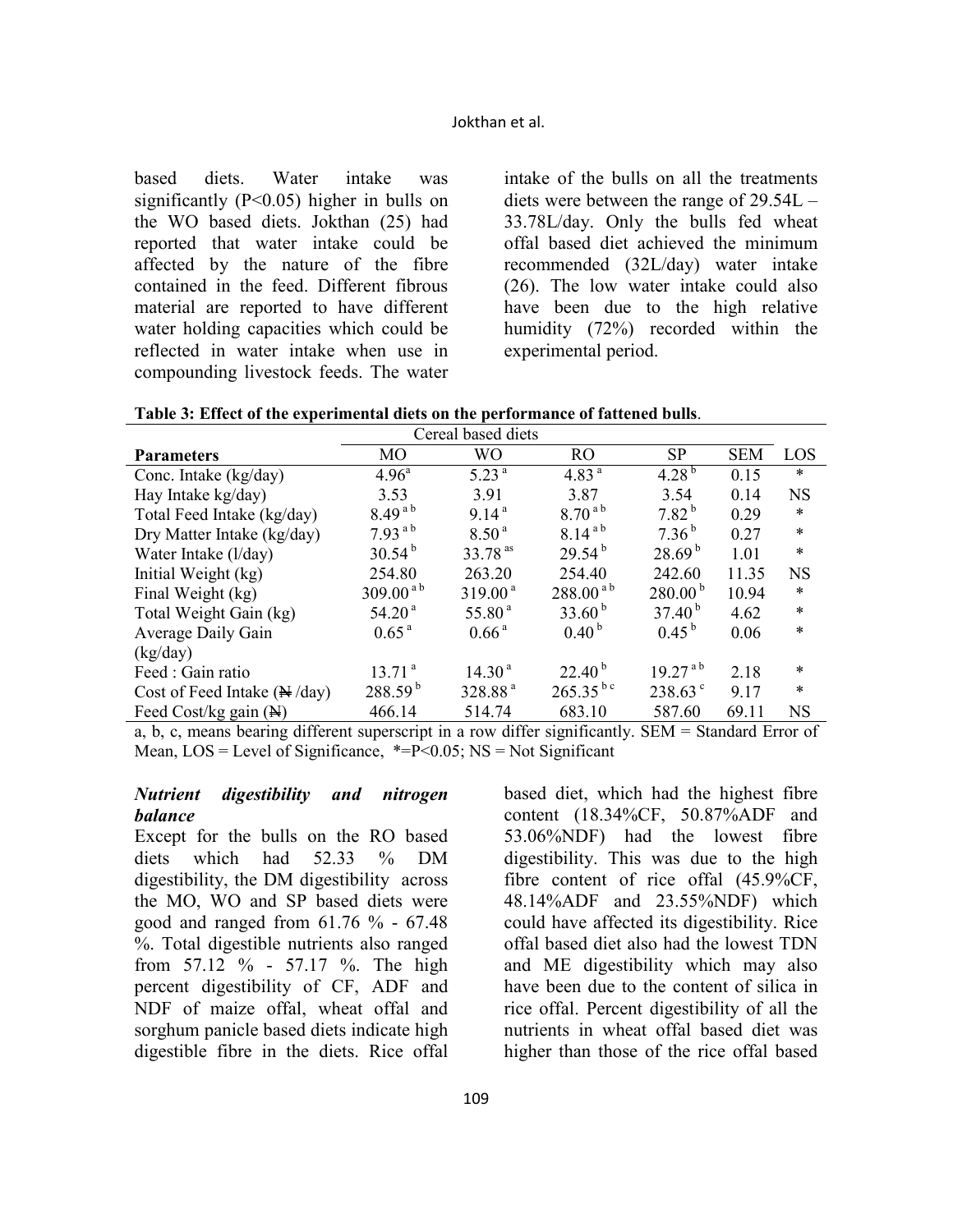#### Jokthan et al.

diets. Aina *et al.* (17) had indicated that wheat offal nutrients were more readily available for utilization than rice offal nutrients. They reported wheat offal nutrients to be more readily degradable in the rumen compared to rice offal nutrients.

There was no significance difference (P<0.05) in the feed cost/kg gain. However, bulls on the RO based diets had the highest (N 638.10/kg gain) feed cost/kg gain while those on the MO based diets had the least (N466.14/kg gain). This result indicated a poor efficiency for the utilisation of RO in fattening rations.

| Digestibility $(\%)$             | МO                 | <b>WO</b>          | RO.              | <b>SP</b>          | <b>SEM</b> | LOS       |
|----------------------------------|--------------------|--------------------|------------------|--------------------|------------|-----------|
| Dry Matter                       | 67.48 <sup>a</sup> | 65.93 <sup>a</sup> | $52.33^{b}$      | 61.76 <sup>a</sup> | 2.62       | $\ast$    |
| Crude Protein                    | 66.48              | 68.56              | 65.28            | 65.70              | 1.74       | <b>NS</b> |
| <b>Ether Extract</b>             | 82.93 <sup>a</sup> | 81.46 <sup>a</sup> | $69.36^{b}$      | 70.94 <sup>b</sup> | 3.39       | *         |
| Crude Fibre                      | 74.15 <sup>a</sup> | 71.99 <sup>a</sup> | $61.80^{b}$      | 72.02 <sup>a</sup> | 0.86       | $\ast$    |
| Ash                              | 41.92 <sup>a</sup> | 43.86 $^{\rm b}$   | 42.38 $^{\rm b}$ | 55.59 $a$          | 2.94       | $\ast$    |
| <b>NFE</b>                       | 80.30 <sup>a</sup> | 79.24 <sup>a</sup> | $73.32^{ab}$     | $68.23^{b}$        | 2.74       | $\ast$    |
| Acid Detergent Fiber             | 77.72 <sup>a</sup> | 69.16 <sup>b</sup> | $57.47^{\circ}$  | $69.34^{b}$        | 1.92       | *         |
| Neutral Detergent Fiber          | 81.28 <sup>a</sup> | 74.39 <sup>b</sup> | $66.32^{\circ}$  | 73.06 <sup>b</sup> | 1.26       | *         |
| <b>Total Digestible Nutrient</b> | 65.66 <sup>a</sup> | 67.17 <sup>a</sup> | 57.13 $^{\circ}$ | 61.06 <sup>b</sup> | 1.11       | *         |
| Metabolisable Energy             | 78.45 <sup>a</sup> | 77.81 <sup>a</sup> | $69.80^{b}$      | $68.79^{b}$        | 1.15       | $\ast$    |
| <b>Nitrogen Balance</b>          |                    |                    |                  |                    |            |           |
| N Intake $(g/day)$               | $145.00^a$         | $134.28^{ab}$      | $116.07^{b}$     | $113.57^{b}$       | 10.20      | $\ast$    |
| Feacal N $(g/day)$               | $59.29^{\rm a}$    | $53.21^{b}$        | $53.93^{b}$      | $45.71^{\circ}$    | 8.20       | $\ast$    |
| Urinary N $(g/day)$              | 50.71              | 70.00              | 49.64            | 42.86              | 13.79      | NS        |
| N-Retained $(g/day)$             | 35.00              | 11.07              | 12.50            | 25.00              | 8.04       | <b>NS</b> |
| % of N-Intake                    | 24.61              | 15.47              | 11.10            | 22.40              | 11.37      | <b>NS</b> |

|  |  | Table 4: Nutrient digestibility and nitrogen balance in bulls fed cereal by-product based diets |
|--|--|-------------------------------------------------------------------------------------------------|
|  |  |                                                                                                 |

Figures bearing different superscript in a row differ significantly. SEM = Standard Error of Mean, LOS = Level of Significance \*= $P<0.05$ ; NS = Not Significant, ADF= Acid Detergent Fibre, NDF= Neutral Detergent Fibre, TDN= Total Digestible Nutrients, ME= Metabolizable Energy, N= Nitrogen, MO= Maize Offal,  $WO = Wheat$  Offal,  $RO = Rice$  Offal,  $SP = S$ orghum Panicle

### **Conclusion and Application**

The study established that:

- 1 Bulls fed on maize offal and wheat offal based diets had higher feed intake, feed utilisation and growth compared to bulls on the rice offal and sorghum panicle based diets.
- 2. The nutrient compositions and digestibility of nutrients in maize offal and wheat offal based diets were similar and higher, making them more nutritious and of benefit to beef cattle.
- 3. It is more efficient and cost effective to utilize Maize offal and wheat offal in cattle fattening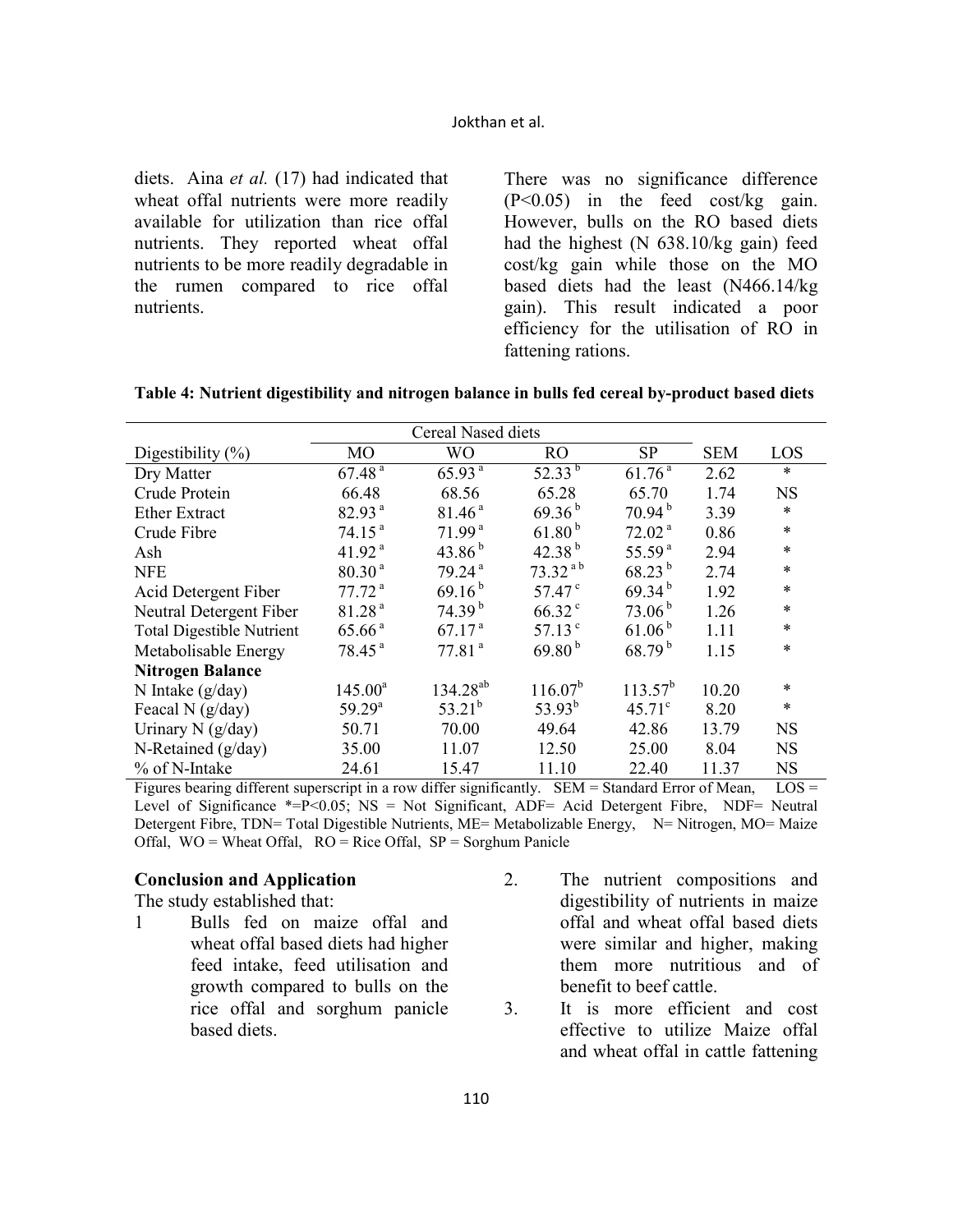#### Jokthan et al.

rations. The use of sorghum panicle and rice offal in concentrate rations may not result in good growth response and farmers' may not make good profit.

### **References**

- 1. Bourn, D., Wint, W., Blench, R. and Woolley, (1994). Nigerian livestock resource survey. *World Animal Review.* 78(1): 49-58.
- 2. FAO (2004). *Protein Source for the Animal Feed Industry*. FAO Expert Consultation Workshop Report. FAO, Rome.
- 3 Vecchiettini, M and Giardini, A. (2000). Cattle Fattening: The Italian example. CIHEAM-Options Mediterraneennes. www.ressources.ciheam.org/om/p df/a35
- 4. Myer, R.O. (2008). Alternative Feeds for Beef Cattle. AN128. http://edis.ifas.uil.edu
- 5. AOAC (2000). Official Methods<br>of Analysis.  $16<sup>th</sup>$  Edition. of Analysis.  $16<sup>th</sup>$  Edition. Association of Official Analytical Chemists. Arlinton, Virginia, USA.
- 6. Alderman, G. and Cottrill, B.R. (1995). Energy and Protein Requirements of Ruminants. An advisory manual prepared by the AFRC technical committee on responses to nutrients. CAB International, Wsllingford, UK. Pp 73-83.
- 7. Van Soest, J.P. (1991). The use of Detergents in the Analysis of Fibrous Feeds. Determination of

Plant Cell Constituents. *J. Association of Agric. Chem.* 50: 50-55

- 8. SAS (2005). INSTITUTE inc. SAS/STAT User's Guide. 6.03 Edition, Gray NC, USA
- 9. Steel, R.G.D. and Torrie, J.H. (1980). *Principles and Procedures of Statistics*. A biometrical approach. Mc. Graw-Hill Book Company Inc. New York.
- 10. Duncan, D.B. (1955). Multiple range and Multiple F-tests. Biometrics,  $11: 1 - 42$ .
- 11. Ayoade, T.A. (1989). The effect of maize bran on voluntary intake and digestibility of pigeaon pea (*Cajanus cajan*) pods by goats. FAO Cooperative Document Repository.
- 12. Lamidi, O.S., Adeyinka, I.A., Alawa, C.B.I., Ali-Balogun, R. and Barje, P.P. (2008). Survey of dry season feeding resources for smallholder fattening schemes in northern Nigeria. *Asian Journal of Animal and Veterinary Advances.* 3(2): 92-97.
- 13. Olorunnisomo, O.A., Adewunmi, M.K. and Babayemi, O.J. (2006). Effect of nitrogen level on the utilization of maize offal and sorghum brewer's grain in sheep diets. *Livestock Research for Rural Development. 18(1)*.
- 14. Roy, K.H. and Katting R.M. (1994). Value and Quality Assurance of By-product Feeds. Cattle Producer's Library. US